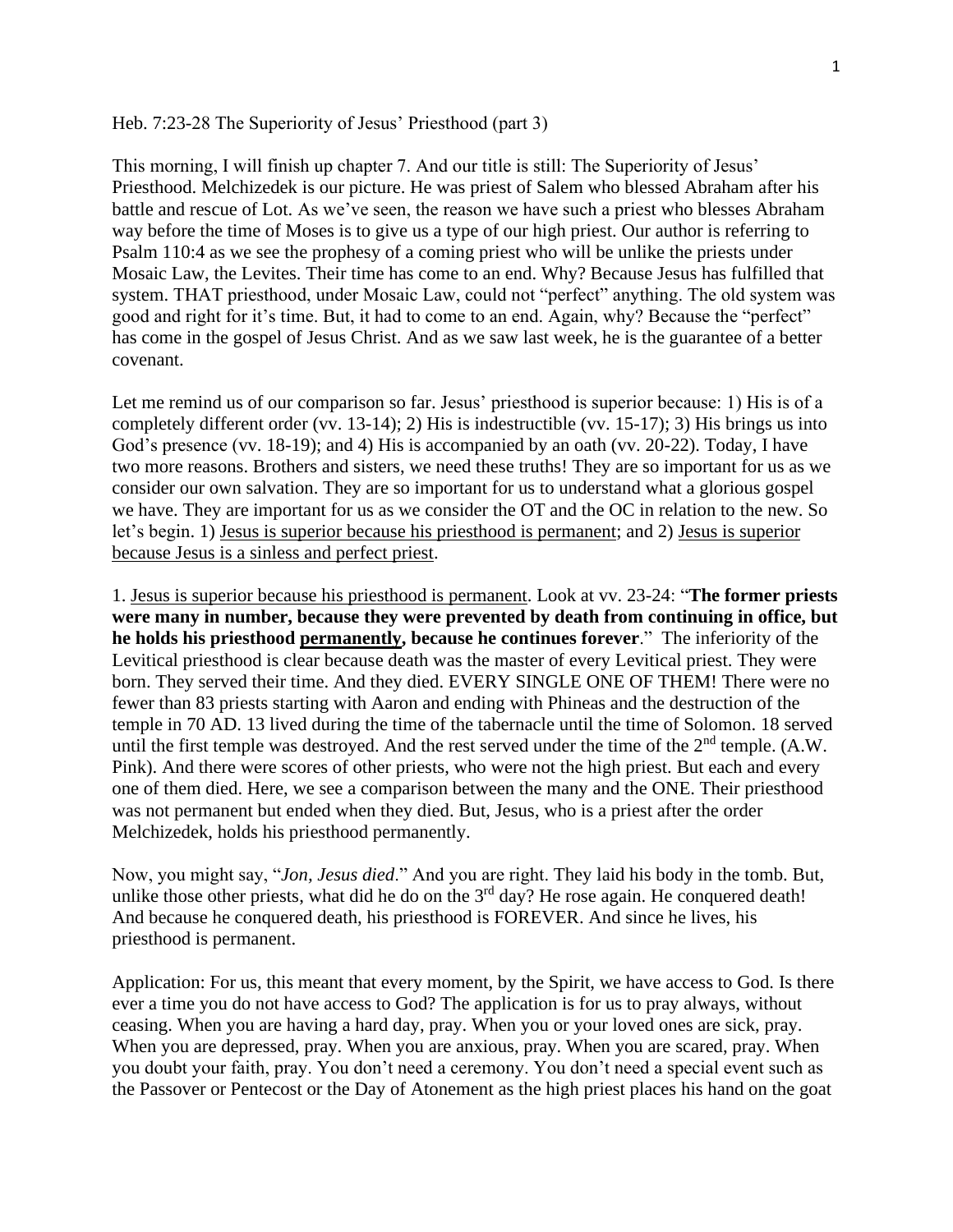and lets it do into the wilderness. You don't need a special church service. Pray . . . How? In Jesus' name! His priesthood is permanent. It is unchanging. He will not die. He always makes intercession for us!

For another application look at v. 25: "**Consequently, he is able to save to the uttermost those who draw near to God through him, since he always lives to make intercession for them**." Here we see the power of Christ to save sinners. The old Levitical priests all had finish their priesthood at the age of 50 and then they died. But Jesus priesthood is permanent. And, those priests offered the blood of bulls and goats. But what did Jesus offer? He gave himself . . . his own blood. For the blood of bulls and goats could never take aways sins. The old system of priests did not have the power to save. They were not effectual for those who wanted to draw near to God. This means that NOW, those who draw near to God . . . CAN draw near to Him.

And I must remind us this morning what we are saved from. We are saved from sin and all its terrible consequences, pollution, guilt, the curse of the law, the captivity of Satan, the wrath to come. One of my favorite verses is Matt. 1:21 which says, "**She will bear a son, and you shall call his name Jesus, for he will save his people from their sins**." Also Gal. 3:13: "**Christ redeemed us from the curse of the law by becoming a curse for us** . . ." And 1 Thess. 1:10 as Paul tells us: "**to wait for his Son from heaven, whom he raised from the dead, Jesus who delivers us from the wrath to come**."

And finally, notice who he saves. It is "those who draw near to him," those who come to him.

2. Jesus is superior because his priesthood sinless and perfect. Look at vv. 26-28. "**For it was indeed fitting that we should have such a high priest, holy, innocent, unstained, separated from sinners, and exalted above the heavens. 27 He has no need, like those high priests, to offer sacrifices daily, first for his own sins and then for those of the people, since he did this once for all when he offered up himself. 28 For the law appoints men in their weakness as high priests, but the word of the oath, which came later than the law, appoints a Son who has been made perfect forever**." These have to be some of the most beautiful truths about the Lord Jesus Christ! Here, our author brings to a close what he said back in v. 11. "*If perfection had been attainable through the Levitical priesthood, what further need would there have been for another priest after the order of Melchizedek* . . ." Jesus, NOT Aaron, not the priests of his lineage, but Jesus, who he now refers to him as the SON (v. 28).

The priests under Mosaic law offered sacrifices daily in both the tabernacle and the two temples that followed. And they were appointed in their weakness. In other words, they themselves were sinners. Just like all of us, they had not obeyed God fully. Even the best of them may have been obedient as much as possible to the letter of the law, but failed in their hearts to obey ALL the law. They were just like you and me in this regard. *For ALL have sinned and fall short of the glory of God.* I am sure they thought ill of their brethren from time to time. I am sure they didn't always keep their eyes away from things they should not look upon. I can imagine also all the sins of the heart and in the flesh in their own homes as they tried to be good husbands and good fathers. This is why the text says they also had to offer up sacrifices for themselves and then for the rest of the people. They were not "perfect." Nor could they make anyone else perfect. In fact,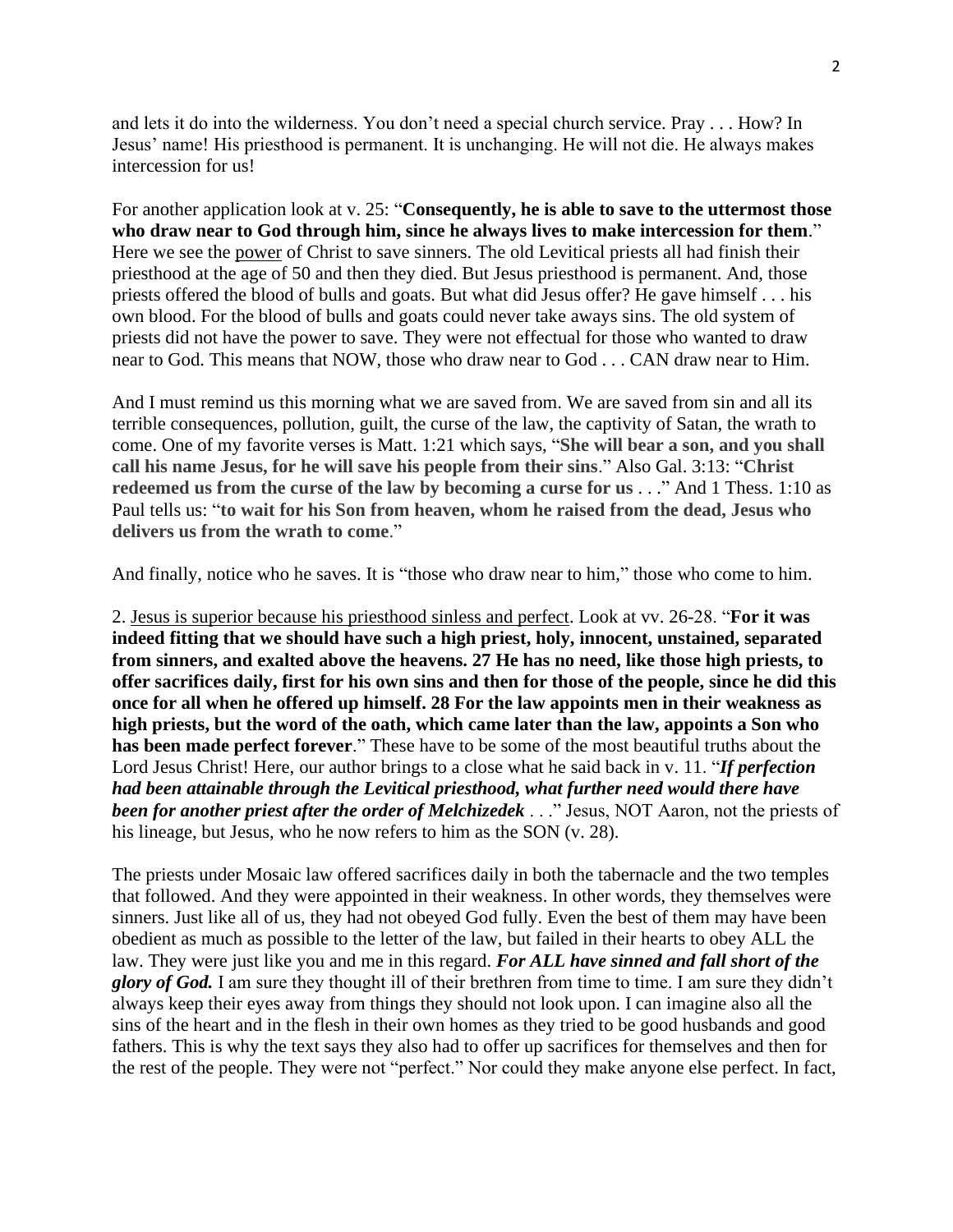their entire system failed in this way. The blood of bulls and goats could never cover their sins nor ours.

But it was not so with Jesus, the one who FULFILLS or "PERFECTS" what was lacking in those priests and in that system. Look at v. 26 again. "*For it was indeed fitting that we should have such a high priest who was . . . . holy, innocent, unstained, separated from sinners*." As the Son of God, Jesus is holy as God is holy. What can be said of God can be said of him! In 1:3, He "**is the radiance of the glory of God and the exact imprint of his nature**." He is innocent, never committing any sins. We say that babies are innocent. And in a manner of speaking this true. They have not experienced this world, not have they committed the world's sins. But, they are not innocent in the way Jesus is innocent. All of us are "by nature" sinners and "children of wrath." But Jesus never committed a sin, both in his actions or in his heart. He is unstained. We often get stains on our clothes, sometimes we get them out, sometimes not. The Levitical priests were "stained." But not so with the Son.

He is the priest of another order. And in the case of the old priests of Mosaic law, they offered animals as a sacrifice. But, what did Jesus offer? . . . He offered Himself! Why? Well, he did it out of love and a desire to do the will of God. But, practically, was there any other way to save sinners? Those animals, though "sinless" were not effectual. In the Garde of Gethsemane, He prayed, "*My Father, if it be possible, let this cup pass from me; nevertheless, not as I will, but as you will*" (Matt. 26:39). But you see, it was not possible. There was no sacrifice that was "HOLY, INNOCENT, UNSTAINED, and SEPARATED from sinners" except the SON, who "**for the joy that was set before him endured the cross, despising the shame, and is seated at the right hand of the throne of God**" (Heb. 12:2). Therefore, He offered up HIMSELF as the sinless and perfect priest. In this way, He is both the priest AND the offering!

What does this mean for you and me and the world, both Jews and Gentiles.

There is only one sacrifice for our sins. It is the sacrifice of Jesus, the Son of God. This is why Peter can say in Acts 4:12: "**There is salvation in no one else, for there is no other name under heaven given among men by which we must be saved**" (Acts 4:12). If you are not a Christian, there is nothing you can do save yourself, but to look in faith to the Son of God and be saved. Jesus is the "way, the truth, and the life" and no one came come to the Father, but through the Son.

This also means that this ONE sacrifice covers ALL your sins, past, present, and future. When I came to Christ back in 1987, what a burden fell from my heart! As I looked at ALL my sins I had committed, I knew that Jesus died for my past sins and I realized that this ONE sacrifice was enough. He also died for all my sins that I will commit in the future. If you are a Christian today, the same is for you. When you sin, you do not have to go to a priest and then confess your sins in order to be forgiven. I remember overseas as my Muslim friends celebrated the holiday of Corban where they would sacrifice a lamb. And after speaking with some of them, they always said "they feel closer to God" and they feel that "God approves of them more" after sacrificing. In essence, this is no different than the old Levitical system. But, as Christians, our high priest has finished his work. On the cross he said "It is finished." And he breathed his last. And God was satisfied. There is no more need to offer this sacrifice again. Even our Catholic friends who